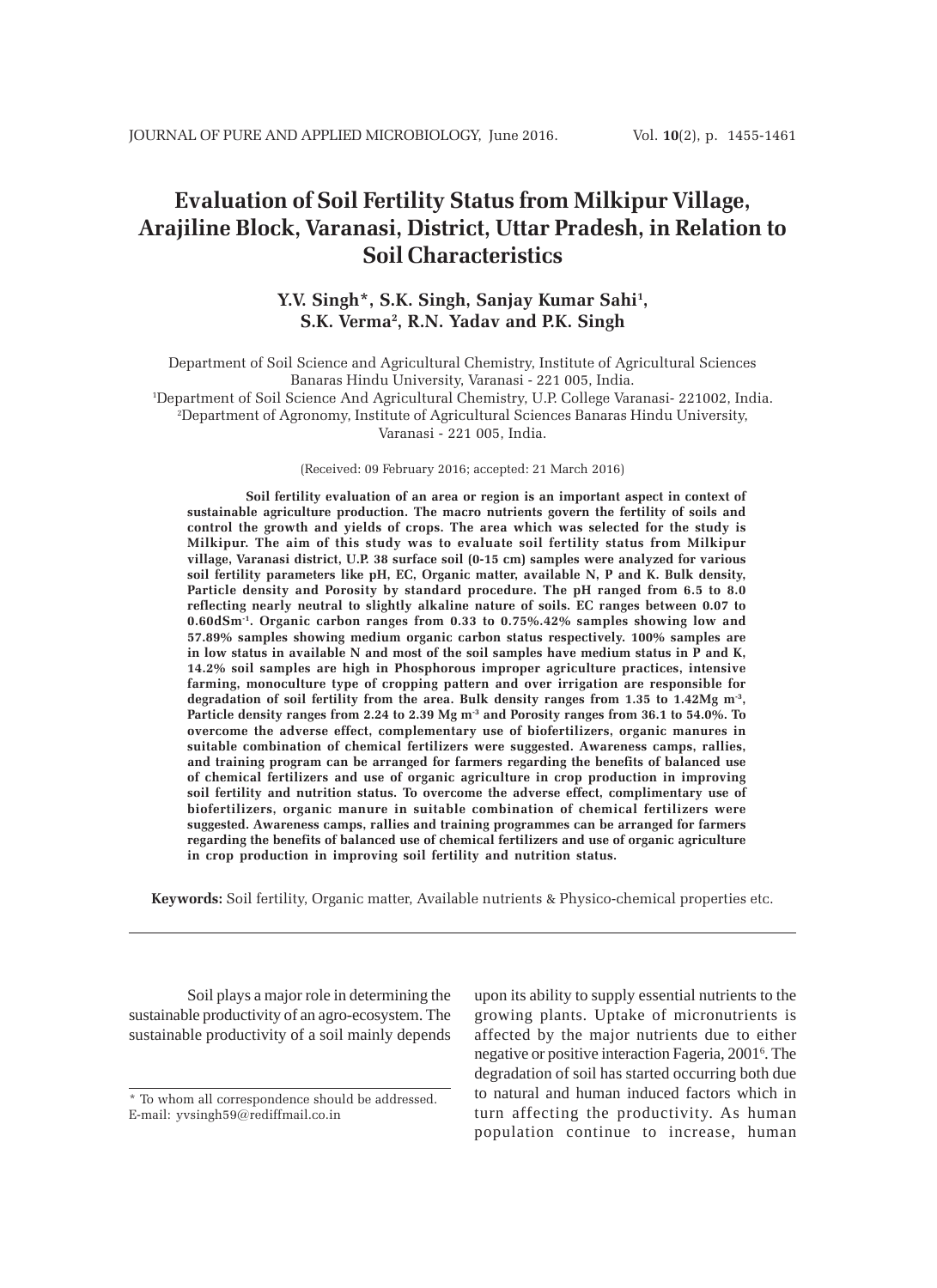disturbance of the earth's ecosystem to produce food and fiber will place greater demand on soil to supply essential nutrients. The soils native ability to supply sufficient nutrients has decreased with higher plant productivity level associated with increased human demand for food. Therefore one of the greatest challenges today is to develop and implement soil, crop and nutrients management technologies that enhance the plant productivity and quality of soil, water and air.

The evaluation of soil fertility includes the measurement of available plant nutrients and estimation of capacity of soil to maintain a continuous supply of plant nutrients for a crop. The availability of nutrients depends on various factors such as type of soil, nature of irrigation facilities, pH and organic matter content. According to Lal and Singh<sup>13</sup>, soil quality degradation process with reference to productivity or fertility encompasses physical chemical and biological degradation process. This is pre-requisite for determining appropriate conservation activities in monitoring our natural resource base. The present study was undertaken to know the macro nutrient status of soils of Milkipurvillage and an attempt was also made to correlate macro nutrients content of the soils with other soil properties. Present investigation was useful in judging the deficiency of various element and thereby use of fertilizers depending on their status. The present study was conducted for covering study of the status of macronutrient and their correlation with physicochemical properties in the soils of Milkipurvillage arajiline block, district Varanasi.

#### **MATERIALS AND METHODS**

#### **Study area**

Milkipur village situated in southern end of Varanasi district in arajiline block. Co-ordinates of the location is 25°12' N to 82°49' E and altitude is 82 m. Humidity 54%, temperature July to October 22 and 46°c (72 and 115°F). The average annual rainfall is 1110mm. Most of the land of this village is cultivable. Soils of this village are mostly sandy loam and light textured. Farmers of this village are progressive and creative. Farmers of this village are grower of all type of crops like cereals, pulses, vegetable and flower also. Farmers become aware about their soil health.

#### J PURE APPL MICROBIO*,* **10**(2), JUNE 2016.

# **Soil sampling and analysis**

Selected 38 surface soil samples (0-15 cm) were collected in butter paper bag as per the standard procedure. Quartering technique was used for preparation of soil sample. The samples were dried in air and passed through 2 mm sieve and stored in cloth bag. The soil pH and EC were determined from the saturation extract (1:2.5 soil water ratio) of soils Jackson<sup>9</sup>. The soil samples were analyzed for organic carbon Walkley and Black<sup>25</sup>, available N Subbiah and Asija<sup>23</sup>, available P Olsen et al.<sup>17</sup>, available K Hanway and Heidal<sup>8</sup>. **Statistical analysis**

The relationship between different soil characteristics and micronutrient contents in soils and plants were determined using correlation coefficients:

$$
r = \sqrt{\frac{SP\ (xy)}{SS(x),\ SS\ (y)}}
$$

Where:

 $r =$ Correlation coefficient  $SP (xy) = Sum product of x, y variables$  $SS(x) = Sum of square of x variable$  $SS(y) = Sum of square of y variable$ 

#### **RESULTS AND DISCUSSION**

#### **Physico-chemical properties of soil**

The data on pH, EC, B.D., P.D., and organic carbon are presented in Table 1 and 2. The data shows that the pH of these soils was ranged from 6.5 to 8.0 with an average value of 7.24. The lowest pH (6.5) was recorded in soilsample S-1, while highest pH 8.0 was observed in soil sample S 28. With S.D value of 0.399 and C.V. value of 5.6%. Out of 38 samples 6 soil samples were slightly acidic (pH 5.9 to 6.9), 21 soil samples were neutral (pH 7.1 to 7.4), 11 soil samples were moderately saline (pH 7.5 to 8.0). The soils of Milkipur village were slightly neutral to moderately alkaline in reaction.

The electrical conductivity of Milkipur village was varied from  $0.07$  to  $0.60$  dSm<sup>-1</sup> with an average value of 0.220 dSm-1with S.D. value of 0.100 and C.V. value of 59.3%.Bulk density and Particle density ranged from 1.32-1.42 and 2.25-2.42Mg m-<sup>3</sup> respectively with a mean of 1.37 and 2.37Mg m<sup>-3.</sup> S.D. and C.V. of bulk density and particle density were 0.029, 2.15, 0.049 and 2.096 Mg m<sup>-3</sup>.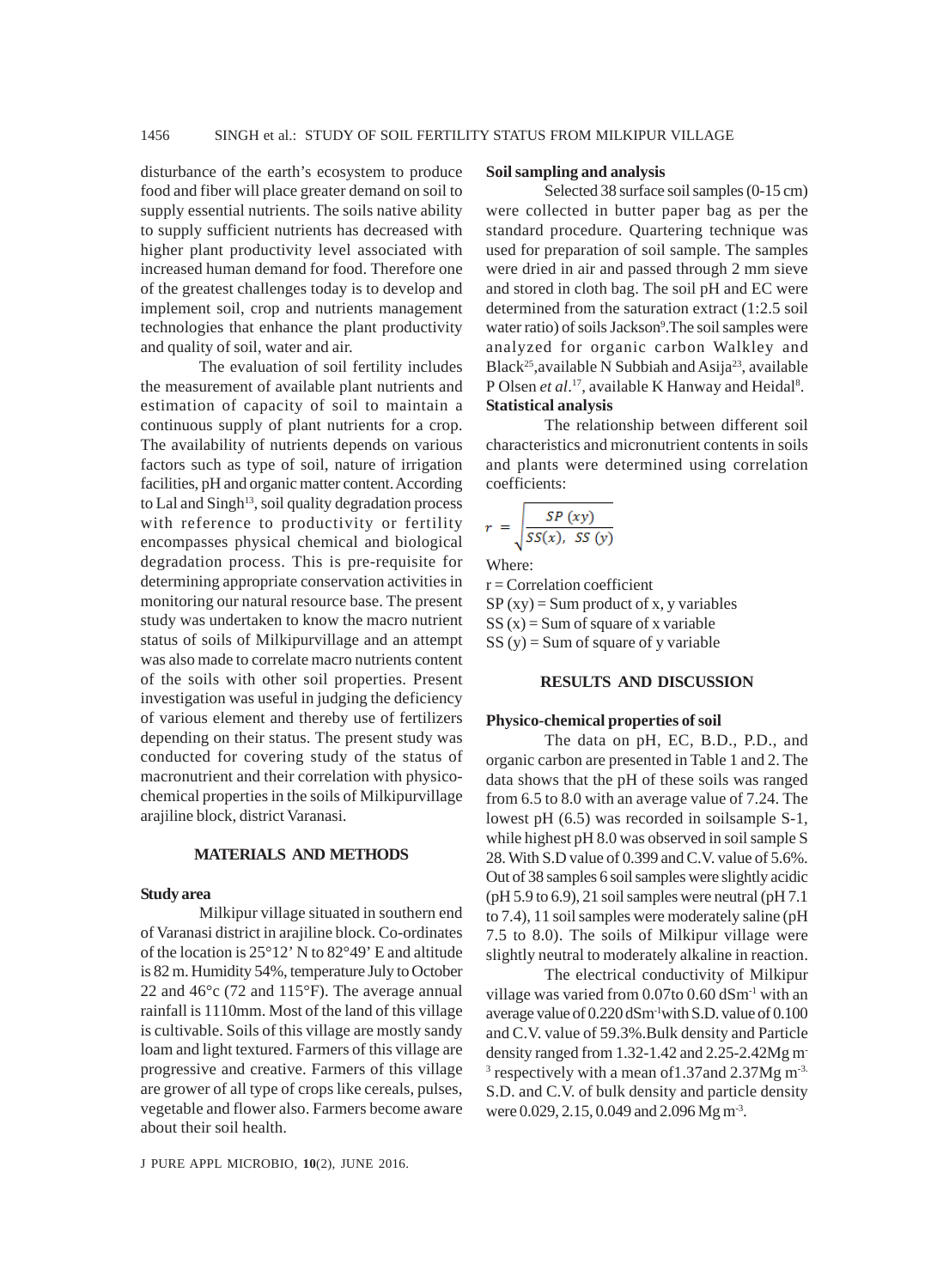The data on percent organic carbon (O.C) content were ranges from 0.32 to 0.77 with a mean value 0.495, with the S.D. value of organic carbon was 0.11 and C.V. value of Organic carbon was 23%, respectively. Out of 38 soil samples collected from Milkipur village of arajiline block of Varanasi district 51.4% samples were found low, 45.7% samples were found medium in organic carbon. Thus majority of the soil samples of Milkipur village are medium and low in their organic carbon status. The high temperature prevailing in the area is responsible for rapid decomposition of organic carbon. These finding are in agreement with the result reported by Mathur *et al.*13, in soil of Northwest plain of Rajasthan.

| S.<br>No.      | Cropping system         | pH  | EC<br>$(dSm^{-1})$ | OC%  | Av. N | Av. P | Av. K<br>$(kg ha^{-1})$ $(kg ha^{-1})$ $(kg ha^{-1})$ $(g cm^{-3})$ | BD   | PD<br>$(g \, cm^{-3})$ | Porosity<br>( %) |
|----------------|-------------------------|-----|--------------------|------|-------|-------|---------------------------------------------------------------------|------|------------------------|------------------|
|                |                         |     |                    |      |       |       |                                                                     |      |                        |                  |
| 1              | Wheat/urd+till-Wheat    | 6.5 | 0.15               | 0.60 | 180   | 14.80 | 237.60                                                              | 1.35 | 2.39                   | 54.00            |
| $\mathfrak{2}$ | Wheat/bajra-pea         | 7.2 | 0.14               | 0.40 | 120   | 15.10 | 205.30                                                              | 1.37 | 2.38                   | 51.00            |
| 3              | Wheat/till-Wheat        | 6.9 | 0.38               | 0.55 | 166   | 26.40 | 193.50                                                              | 1.36 | 2.29                   | 43.20            |
| 4              | Wheat/till-Wheat        | 7.5 | 0.07               | 0.48 | 144   | 13.00 | 215.00                                                              | 1.37 | 2.38                   | 51.00            |
| 5              | Wheat/Rice-Wheat        | 7.0 | 0.18               | 0.45 | 134   | 33.60 | 163.40                                                              | 1.38 | 2.39                   | 51.00            |
| 6              | Rice-Wheat              | 7.5 | 0.18               | 0.42 | 126   | 28.50 | 193.50                                                              | 1.39 | 2.38                   | 49.00            |
| 7              | Sugarcane-Wheat         | 7.2 | 0.18               | 0.40 | 120   | 30.80 | 164.50                                                              | 1.41 | 2.37                   | 46.00            |
| 8              | Rice-Wheat              | 7.5 | 0.18               | 0.49 | 146   | 27.20 | 180.60                                                              | 1.42 | 2.27                   | 36.10            |
| 9              | Rice-Potato-Mung        | 7.5 | 0.21               | 0.57 | 172   | 30.90 | 204.20                                                              | 1.38 | 2.24                   | 36.90            |
| 10             | Rice-Wheat              | 7.4 | 0.18               | 0.52 | 156   | 31.40 | 208.50                                                              | 1.39 | 2.25                   | 36.90            |
| 11             | Rice-urd-Mung           | 7.4 | 0.18               | 0.33 | 100   | 23.30 | 144.00                                                              | 1.41 | 2.29                   | 38.70            |
| 12             | Rice-Wheat              | 7.1 | 0.24               | 0.72 | 216   | 29.00 | 182.70                                                              | 1.37 | 2.38                   | 51.00            |
| 13             | Rice-Wheat              | 7.5 | 0.16               | 0.69 | 206   | 26.40 | 229.00                                                              | 1.38 | 2.38                   | 50.00            |
| 14             | Fodder-Potato-Wheat     | 7.1 | 0.23               | 0.75 | 225   | 35.00 | 230.00                                                              | 1.37 | 2.39                   | 52.00            |
| 15             | Rice-Wheat              | 7.1 | 0.22               | 0.64 | 192   | 14.50 | 209.60                                                              | 1.39 | 2.39                   | 50.00            |
| 16             | Rice-Wheat              | 7.5 | 0.25               | 0.67 | 200   | 27.00 | 220.40                                                              | 1.36 | 2.38                   | 52.00            |
| 17             | Fodder-Potato-Vegetable | 7.3 | 0.24               | 0.57 | 172   | 29.60 | 177.40                                                              | 1.41 | 2.37                   | 46.00            |
| 18             | Fodder-Potato           | 7.3 | 0.14               | 0.40 | 120   | 30.60 | 153.70                                                              | 1.42 | 2.38                   | 46.00            |
| 19             | Rice-Wheat              | 7.8 | 0.52               | 0.35 | 106   | 35.90 | 144.00                                                              | 1.37 | 2.39                   | 52.00            |
| 20             | Sesame-Wheat            | 7.3 | 0.11               | 0.71 | 212   | 27.90 | 134.40                                                              | 1.39 | 2.36                   | 47.00            |
| 21             | Bajara-Chilli           | 7.3 | 0.17               | 0.71 | 212   | 24.30 | 181.70                                                              | 1.38 | 2.35                   | 47.00            |
| 22             | Rice-wheat, pea         | 7.3 | 0.17               | 0.40 | 120   | 33.20 | 198.90                                                              | 1.37 | 2.34                   | 47.00            |
| 23             | Rice-wheat              | 6.9 | 0.14               | 0.72 | 216   | 12.90 | 130.10                                                              | 1.38 | 2.38                   | 50.00            |
| 24             | Rice-wheat-sugarcane    | 6.7 | 0.20               | 0.69 | 206   | 21.30 | 206.40                                                              | 1.39 | 2.39                   | 50.00            |
| 25             | Rice-wheat-sugarcane    | 6.6 | 0.15               | 0.62 | 186   | 30.50 | 229.00                                                              | 1.35 | 2.37                   | 52.00            |
| 26             | Rice-wheat              | 7.7 | 0.17               | 0.60 | 180   | 20.64 | 216.10                                                              | 1.36 | 2.34                   | 48.00            |
| 27             | Rice-wheat              | 7.5 | 0.17               | 0.60 | 180   | 31.88 | 195.60                                                              | 1.42 | 2.31                   | 39.60            |
| 28             | Rice-wheat              | 8.0 | 0.22               | 0.44 | 132   | 32.48 | 210.70                                                              | 1.41 | 2.29                   | 38.70            |
| 29             | Rice-wheat              | 7.7 | 0.55               | 0.44 | 132   | 17.50 | 180.60                                                              | 1.37 | 2.28                   | 41.40            |
| 30             | Rice-wheat              | 7.1 | 0.43               | 0.71 | 213   | 24.24 | 237.60                                                              | 1.38 | 2.37                   | 49.00            |
| 31             | Rice-wheat              | 6.6 | 0.20               | 0.40 | 120   | 34.13 | 230.00                                                              | 1.39 | 2.38                   | 49.00            |
| 32             | Rice-wheat              | 7.1 | 0.16               | 0.73 | 220   | 26.49 | 268.80                                                              | 1.41 | 2.39                   | 48.00            |
| 33             | Rice-potato             | 7.4 | 0.18               | 0.40 | 120   | 26.79 | 237.60                                                              | 1.40 | 2.37                   | 47.00            |
| 34             | Bajara, rice-wheat      | 7.1 | 0.13               | 0.65 | 195   | 33.68 | 184.90                                                              | 1.39 | 2.38                   | 49.00            |
| 35             | Rice-wheat              | 7.2 | 0.60               | 0.64 | 192   | 17.20 | 210.70                                                              | 1.37 | 2.37                   | 50.00            |
| 36             | Rice-wheat              | 7.2 | 0.18               | 0.75 | 226   | 20.19 | 125.80                                                              | 1.38 | 2.38                   | 50.00            |
| 37             | Rice-wheat              | 7.0 | 0.17               | 0.42 | 126   | 28.14 | 159.10                                                              | 1.39 | 2.38                   | 49.00            |
| 38             | Rice-wheat              | 7.3 | 0.24               | 0.40 | 120   | 22.74 | 170.90                                                              | 1.37 | 2.39                   | 52.00            |

**Table 1.** Description of sampling site of Milkipur village, arajiline block, Varanasi, U.P.

 $BD = Bulk density, PD = Particle density, OC = Organization, Av-Available & EC = Electrical conductivity$ 

J PURE APPL MICROBIO*,* **10**(2), JUNE 2016.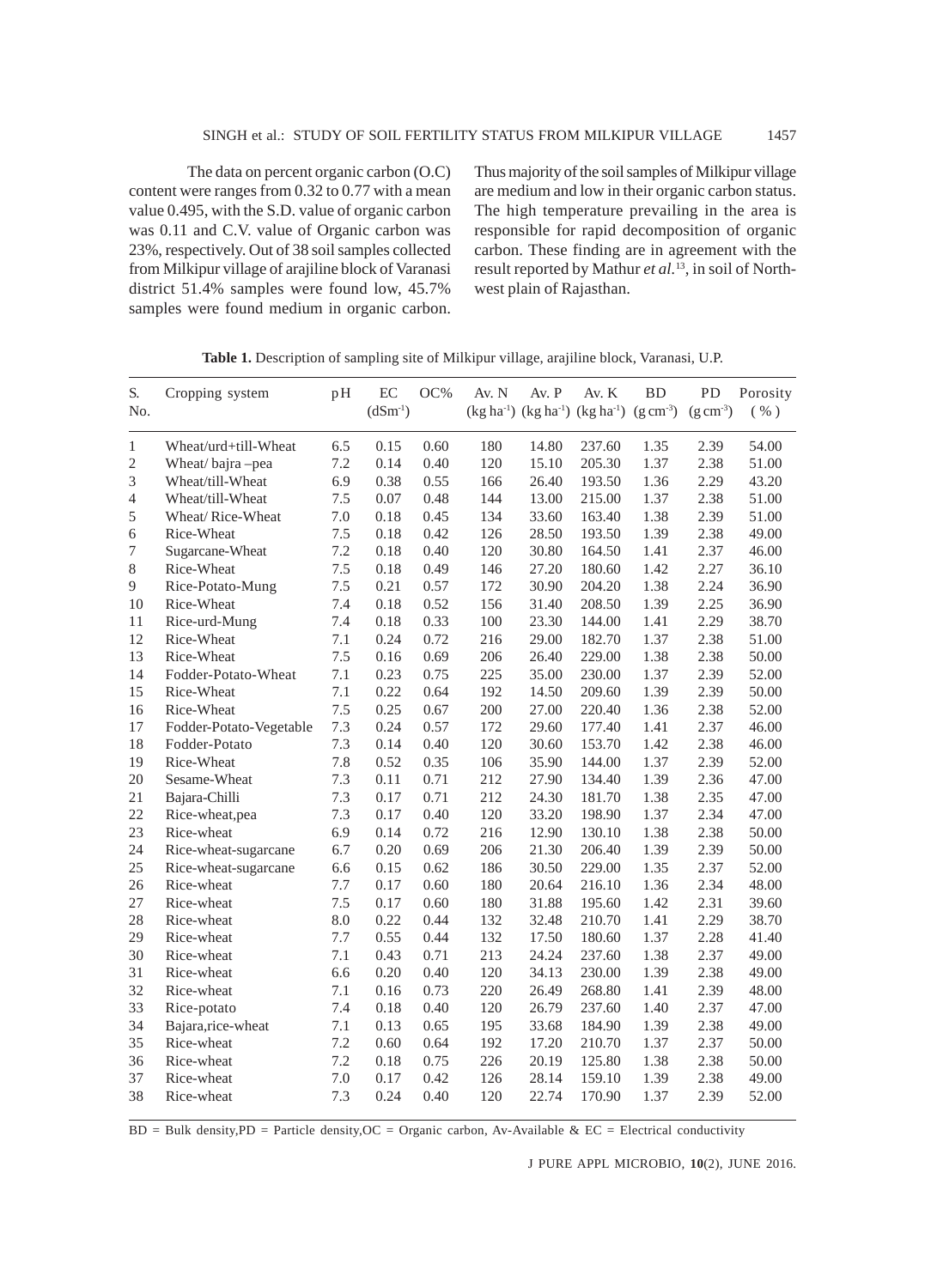# **Status of available N, P and K in soil**

The status of N, P and K has been shown in Table 3 and 4 and its subparts. Table 5 shows limits for soil test values used in India Muhr *et al.*15.Available nitrogen content of these soils were ranged from 100 to 226 kg ha $^{-1}$  with a mean value of 166.02 kg ha-1. S.D. value of 39.515 and C.V. value of 23.8%. Out of 38 soil samples collected from Milkipur village 100% soil samples were found in low range. Climate has a major impact on availability of nitrogen, maximum soil samples were found in low category it may be due to uncertain rainfall. Similar result was observed by Verma *et al*. 24, that the available nitrogen content in soils of Arid Tract of Punjab, India.

The available phosphorous content in these soils were varied from 12.9 to 35.9 kg ha-1 with a mean value of 26.03 kg ha-1.S.D value of

|                                                               | Milkipur village, arajiline block, Varanasi, U.P.          |                              |                              |                                |  |  |  |  |  |
|---------------------------------------------------------------|------------------------------------------------------------|------------------------------|------------------------------|--------------------------------|--|--|--|--|--|
| Soil characteristics                                          | Range                                                      | Mean                         | S.D.                         | $C.V.$ $(\% )$                 |  |  |  |  |  |
| pH(1:2.5)<br>$E.C.(dSm-1)$<br>$O.C.$ $(\%)$<br>$B.D.(g cm-3)$ | $6.5 - 8.0$<br>$0.07 - 0.60$<br>$0.32 - 0.77$<br>1.32-1.42 | 7.24<br>0.22<br>0.55<br>1.38 | 0.32<br>0.11<br>0.13<br>0.01 | 5.67<br>59.34<br>23.00<br>2.15 |  |  |  |  |  |
| P.D. $(g \text{ cm}^{-3})$                                    | $2.25 - 2.42$                                              | 2.35                         | 0.04                         | 2.09                           |  |  |  |  |  |

**Table 2.** Physico-chemical properties soils of

**Table 3.** Status of available macronutrients viz. available N, P, and K in soils of Milkipur village, arajiline block, Varanasi, U.P.

| Soil characteristics                 | Range       | Mean   | S.D.   | C.V.  |  |
|--------------------------------------|-------------|--------|--------|-------|--|
| Available N $(kg ha^{-1})$           | $100 - 226$ | 166.02 | 39.515 | 23.80 |  |
| Available $P$ (kg ha <sup>-1</sup> ) | 12.9-35.9   | 26.03  | 6.535  | 25.10 |  |
| Available K $(kg ha^{-1})$           | 125.8-237.6 | 193.83 | 33.582 | 17.32 |  |

**Table 4.** Classification OC% and available Macro nutrients status content in soils of Milkipur village, arajiline block, Varanasi, U.P.

| S.<br>No.      | Elements | No. of<br>samples | $%$ of<br>samples<br>Low | No. of<br>samples<br>Medium | $%$ of<br>samples | No. of<br>samples<br>High | $%$ of<br>samples |
|----------------|----------|-------------------|--------------------------|-----------------------------|-------------------|---------------------------|-------------------|
|                | OC%      | 16                | 42.10                    | 16                          | 45.7              |                           | 2.8               |
| $\overline{c}$ | N        | 38                | 100                      | $\Omega$                    | 0.0               |                           | 0.0               |
| 3              | P        | $\Omega$          | 0.0                      | 14                          | 36.84             | 24                        | 63.15             |
| 4              | K        | 3                 | 7.89                     | 31                          | 81.57             | 4                         | 10.52             |

Table 5. Rating limits for soil test values used in India (Muhr *et al.*, 1965)<sup>14</sup>

| <b>Nutrients</b>                     | Rating of the soil test values |                        |        |
|--------------------------------------|--------------------------------|------------------------|--------|
|                                      | Low                            | Medium                 | High   |
| Organic carbon $(\% )$               | < 0.5                          | $0.5 - 0.75$           | > 0.75 |
| Available $N(kg ha^{-1})$            | <280                           | $280 - 560$            | >560   |
| Available $P$ (kg ha <sup>-1</sup> ) | <12.5                          | $12.5 - 25$            | >25    |
| Available K $(kg ha-1)$              | $<$ 135Deficient               | $135 - 335$ Sufficient | >335   |

J PURE APPL MICROBIO*,* **10**(2), JUNE 2016.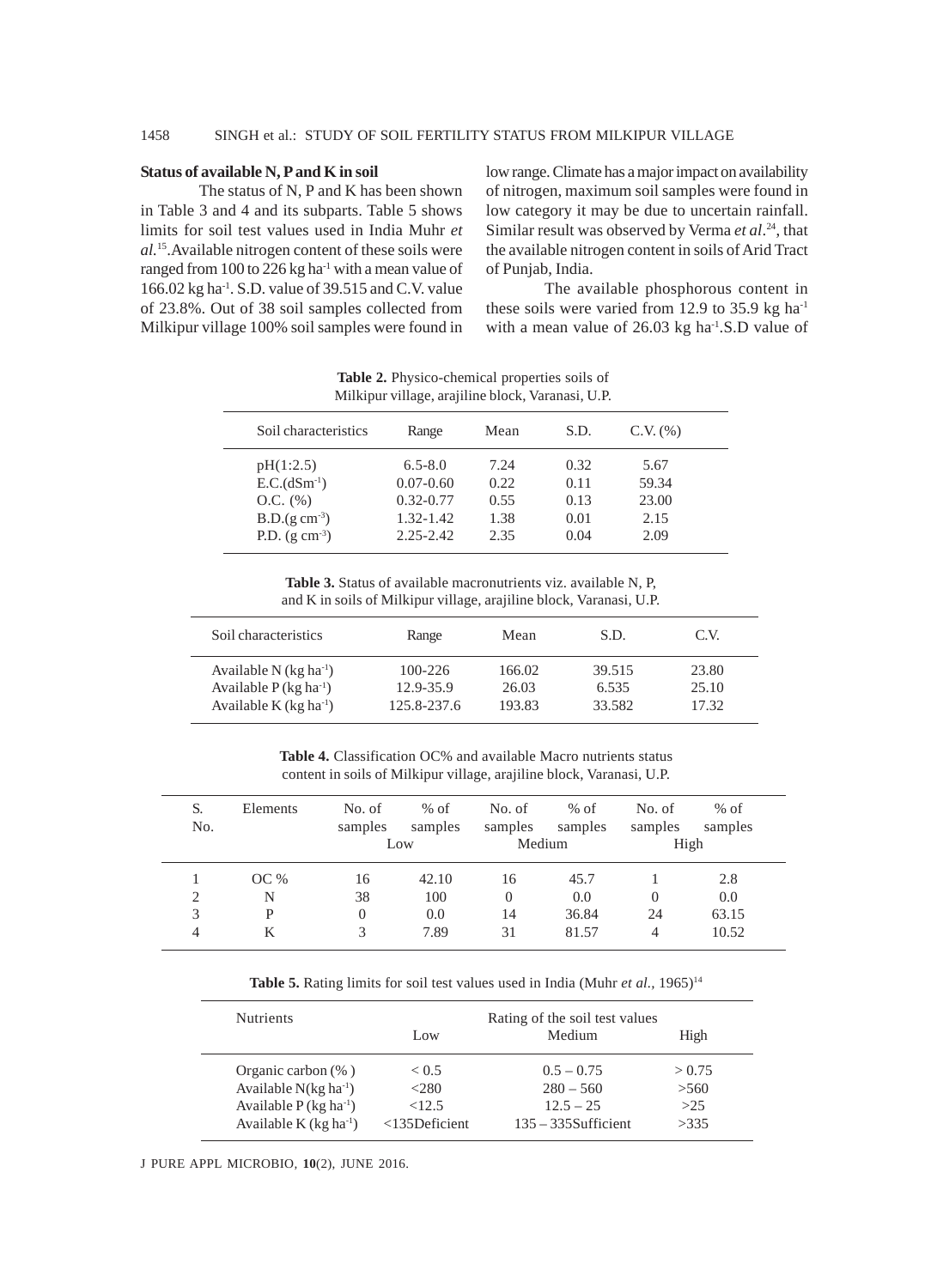|                     | N         | $\mathbf{P}$ | $\rm K$      | pH           | $\operatorname{EC}$ | OC           | <b>BD</b> | PD           |  |
|---------------------|-----------|--------------|--------------|--------------|---------------------|--------------|-----------|--------------|--|
| ${\bf N}$           | $\,1$     |              |              |              |                     |              |           |              |  |
|                     | 38        |              |              |              |                     |              |           |              |  |
| ${\bf P}$           | $-.195$   | $\mathbf{1}$ |              |              |                     |              |           |              |  |
|                     | .241      |              |              |              |                     |              |           |              |  |
|                     | 38        | 38           |              |              |                     |              |           |              |  |
| $\rm K$             | .201      | $-.017$      | $\mathbf{1}$ |              |                     |              |           |              |  |
|                     | .226      | .919         |              |              |                     |              |           |              |  |
|                     | 38        | 38           | 38           |              |                     |              |           |              |  |
| pH                  | $-.286$   | .133         | $-.152$      | $\mathbf{1}$ |                     |              |           |              |  |
|                     | .082      | .427         | .364         |              |                     |              |           |              |  |
|                     | 38        | 38           | 38           | 38           |                     |              |           |              |  |
| $\operatorname{EC}$ | $-.046$   | $-.047$      | .006         | .189         | $\,1$               |              |           |              |  |
|                     | .785      | .781         | .971         | .257         |                     |              |           |              |  |
|                     | 38        | 38           | 38           | 38           | 38                  |              |           |              |  |
| OC                  | $1.000**$ | $-.195$      | .202         | $-.286$      | $-.049$             | $\mathbf{1}$ |           |              |  |
|                     | .000      | .241         | .225         | .082         | .770                |              |           |              |  |
|                     | 38        | 38           | 38           | 38           | 38                  | 38           |           |              |  |
| <b>BD</b>           | $-.222$   | .298         | $-.199$      | .259         | $-.253$             | $-.222$      | $\,1$     |              |  |
|                     | .181      | .069         | .232         | .116         | .126                | .181         |           |              |  |
|                     | 38        | 38           | 38           | 38           | 38                  | 38           | 38        |              |  |
| PD                  | .209      | $-.145$      | .048         | $-.428**$    | $-.128$             | .211         | $-.214$   | $\mathbf{1}$ |  |
|                     | .208      | .385         | .777         | .007         | .444                | .203         | .197      |              |  |
|                     | 38        | 38           | 38           | 38           | 38                  | 38           | 38        | 38           |  |
|                     |           |              |              |              |                     |              |           |              |  |

Table 6. Correlations between physic- chemical properties and available macro nutrients in the soil of Milkipur village, Araji line block, Varanasi, U.P.

\*\*. Correlation is significant at the 0.01 level (2-tailed).

6.535 and C.V. value of 25.10%. Out of 38 soil samples collected 85.7% soil samples were found medium, 14.2% soil samples found high in P content. This may be due to phosphorus build up in soil because of high phosphatic fertilizer application. These finding are in agreement with the result reported by Meena *et al*. in soil of Tonk district of Rajasthan<sup>16</sup>.

The potassium content in these soils was ranged from 125.8 to 237.6 kg/ha with a mean value of 193.83 kg ha-1 K. S.D. value 35.58 and C.V. value of 17.32%. Out of 38 soil samples 5.7% soil samples were found low, 94.2% soil samples were found medium and no any sample founded highin K content.

# **Correlation between physico-chemical properties and available macro nutrients in the soils of Milkipur village**

Correlation between physico-chemical properties and available macro-nutrients in soils shows in table 6. Since most of the soil Nitrogen is found in organic form, therefore, this relationship was observed. Available nitrogen is negatively (-  $0.286^{**}$ ) correlated with pH, negatively  $(-0.046)$ correlated with EC, positively (1.000\*\*) correlated with OC, negatively (-0.222) correlated with BD and positively (0.209) correlated with PD<sup>19,20</sup>.

Available phosphorous is positively (0.071) correlated with pH, positively (0.211) correlated with EC, positively (0.200) correlated with OC, positively (0.149) correlated with BD and positively (0.145) correlated with PD.The relationship between available P and C level could not exhibit the concurrent results. Jatav and Mishra have also reported the similar results in soil of Mewar region of Rajasthan and Janjigar district of  $Chhattishgarh<sup>10</sup>$ .

Available potassium is negatively (-0.152) correlated with pH, positively (-0.006) correlated with EC, positively (0.202) correlated with OC, Negatively (0.199) correlated with BD and positively (0.048) correlated with PD<sup>2</sup>.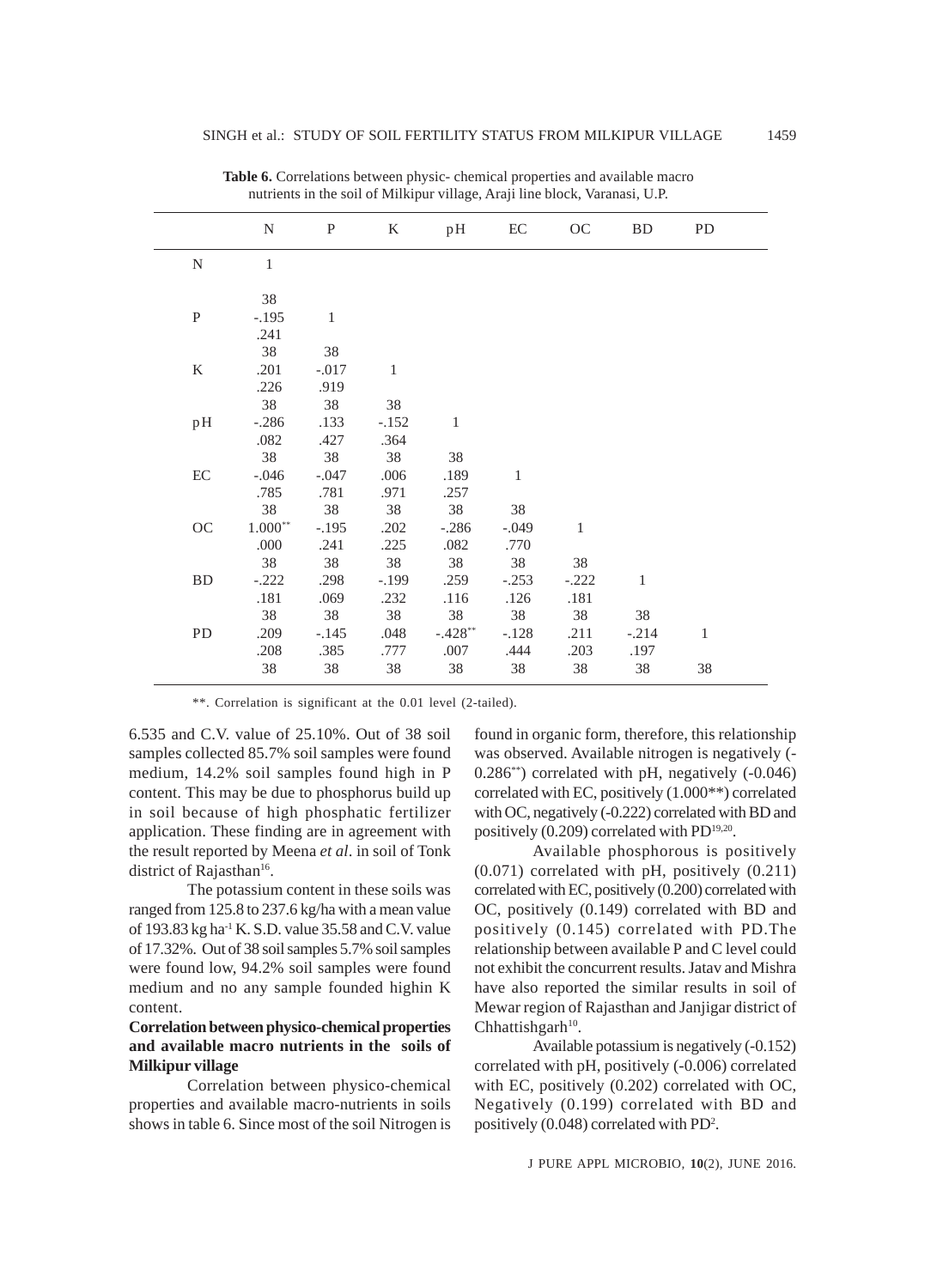### **CONCLUSION**

It can be concluded that, the soil from Milkipur village of varanasi district is categorized under were slightly neutral to moderately alkaline in reaction. Out of 38soil samples 41.10% samples were found low, 45.7% samples were found medium&2.8% High in organic carbon in the soils of studied area. Out of 38 soil samples, 100% found in low available nitrogen, available phosphorus found medium 36.84% to high 63.15% and available potassium 7.89% found in low, 81.57% found in medium & 10.52% found high range.

Improper agriculture practices, intensive farming, monoculture type of cropping pattern and over irrigation are responsible for the deterioration of soil quality in the area. To overcome the adverse effect of these chemical cultivation efforts should be made to exploit all the available resource of nutrients under the theme of integrated nutrient management (INM). Under this approach the best available option lies in the complimentary use of biofertilizers<sup>5</sup>, organic manures in suitable combination of chemical fertilizers. 'Organic agriculture' system should be inoculated which begins to consider potential environmental and social impacts by eliminating the use of synthetic inputs such as synthetic fertilizers, pesticides etc. The camps, rallies and training programmesfor the farmers should be arranged for increasing awareness regarding the benefits of organic agriculture, biofertilizersetc in crop production and thereby improving soil fertility and nutrients status 3,4.

#### **ACKNOWEDGEMENTS**

The authors are highly grateful to Head of Department soil Science and Agricultural Chemistry, Institute of Agricultural Sciences, Banaras Hindu University Varanasi for providing necessary facility to carry out this work.

## **REFERENCES**

- 1. Black, C.A. Soil Plant relationship 2<sup>nd</sup> edition New York., Pub. USA,1965 pp. 515-516.
- 2. Chauhan, J.S. Fertility status of soils of Birla PanchayatSamiti of Jodhpur district, Rajasthan. Master's thesis, MPUAT, Udaipur*.*2001.

J PURE APPL MICROBIO*,* **10**(2), JUNE 2016.

- 3. Chopra, S.L and Kanwar, J.S.Analytical Agricultural chemistry.Kalyani publishers, New Delhi.2005.
- 4. Deshmukh, K.K. Evaluation of soil fertility status from sangamner area, Ahmednagar District Maharastra, India.*Rasayan Journal of Chemistry*, 2012; 5:398-406.
- 5. Das, D.K.Role of soil information systems in sustainable use of land resources. *Journal of the Indian Society of Soil Science*, 1999; **47**: 584- 610.
- 6. Fageria, V.D. Nutrient Interactions in Crop plants.Journal of plant Nutrition. 2001; 24 (8): 1269-1290.
- 7. Gupta, S., Mallick, T., Datta, J.K. and Saha, R.N. Impact of opencast mining on the soil and plant communities of Sonepur-Bajari opencast coal mine area, West Bengal, India. *Vista in Geology*, 2006;**5:** 94-198.
- 8. Hanway, J. and Heidal,H. Soil analysis methods as used in Iowa State, College and Soil Testing Laboratory. *Iowa Agriculture,* 1952; **57:**1-31.
- 9. Jackson, M.L. Soil Chemical Analysis. *Prentice Hall of India Pvt. Ltd.,* New Delhi. 1973; 183- 204.
- 10. Jatav, G.K. and Mishra, V.N. Evaluation of soil fertility status of available N, P and K in inceptisol of Baloda block of Janjgir district of Chhattisgarh. *Journal of Progressive Agriculture,* 2012;**3**(1):28-32.
- 11. Kumar, M. and Babel, A.L. Available Micronutrient Status and Their Relationship with Soil Properties of Jhunjhunu tehsil, district Jhunjhunu, Rajasthan, India. *Journal of Agricultural Science*, 2011; **3**(2): 97-106.
- 12. Lal, R. and Singh, B.R. Effect of soil degradation on crop productivity in East Africa. *Journal of Sustainable Agriculture,* 1998; **13**(1): 15-41.
- 13. Mathur, G.M.,Deo, R. and Yadav, B.S. Status of zinc in irrigated North-West Plain soils of Rajasthan**.***Journal of the Indian Society of Soil Science,*2006; **54**(3): 359-361.
- 14. Muhur, G.R., Datta, N.P.,Subramany, N.S.,Dever, F., Lecy, V.K.and Donahue, R.R. Soil testing in India, USDA, publication, 1965; 120.
- 15. Mali V.S., Zende N.A. And Verma U.K. Correlation between soil physic -chemical properties and available micronutrients in salt affected soils symposium no.33 paper no. 2220 presentation: poster.
- 16. Meena, H.B., Sharma, P.R. and Rawat, U.S. Status of macro-micronutrients in some soils of Tonk district of Rajasthan. *Journal of the Indian Society of Soil Science, 2006* ;**54:**508 -512.